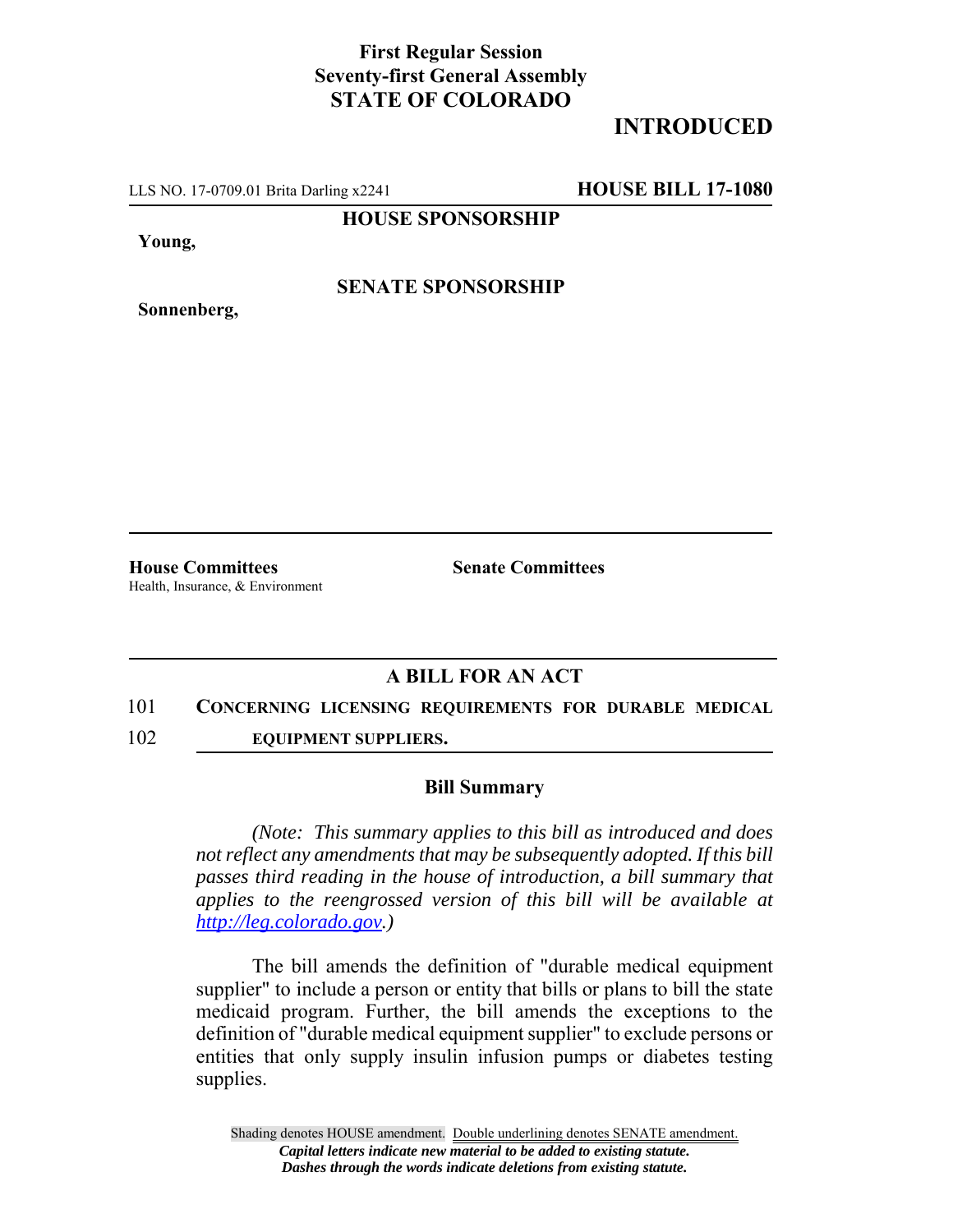The bill clarifies the requirements for a durable medical equipment supplier to do business in Colorado. For each of its physical locations providing services in Colorado, a durable medical equipment supplier must be licensed by the Colorado secretary of state and attest that each of its physical locations providing services in Colorado are within 100 miles of any Colorado-resident medicare beneficiary being served by the supplier in Colorado or any Colorado medicaid recipient who is being served by the provider in Colorado.

The bill removes language in the medicaid durable medical equipment provider statute and replaces it with a cross reference to the licensing statute for durable medical equipment providers.

 *Be it enacted by the General Assembly of the State of Colorado:* **SECTION 1.** In Colorado Revised Statutes, **amend** 24-21-115 as 3 follows: **24-21-115. Durable medical equipment supplier license - definition - rules.** (1) As used in this section: (a) "Durable medical equipment supplier" means a person or entity that 8 (I) currently bills or plans to bill the medicare program, OR THE STATE MEDICAL ASSISTANCE PROGRAM ESTABLISHED IN ARTICLES 4, 5, AND 6 OF TITLE 25.5, IN COLORADO IN THE CURRENT CALENDAR YEAR for 11 services or products listed in DEFINED BY the FEDERAL centers for medicare and medicaid SERVICES AS durable medical equipment, 13 prosthetics, orthotics, and supplies, competitive bid product categories in 14 this state in the current calendar year; or (II) Intends to bid for services or products listed in the centers for medicare and medicaid durable medical equipment, prosthetics, orthotics, 17 and supplies competitive bid product categories in this state in the current 18 calendar year. (b) "Durable medical equipment supplier" does not include: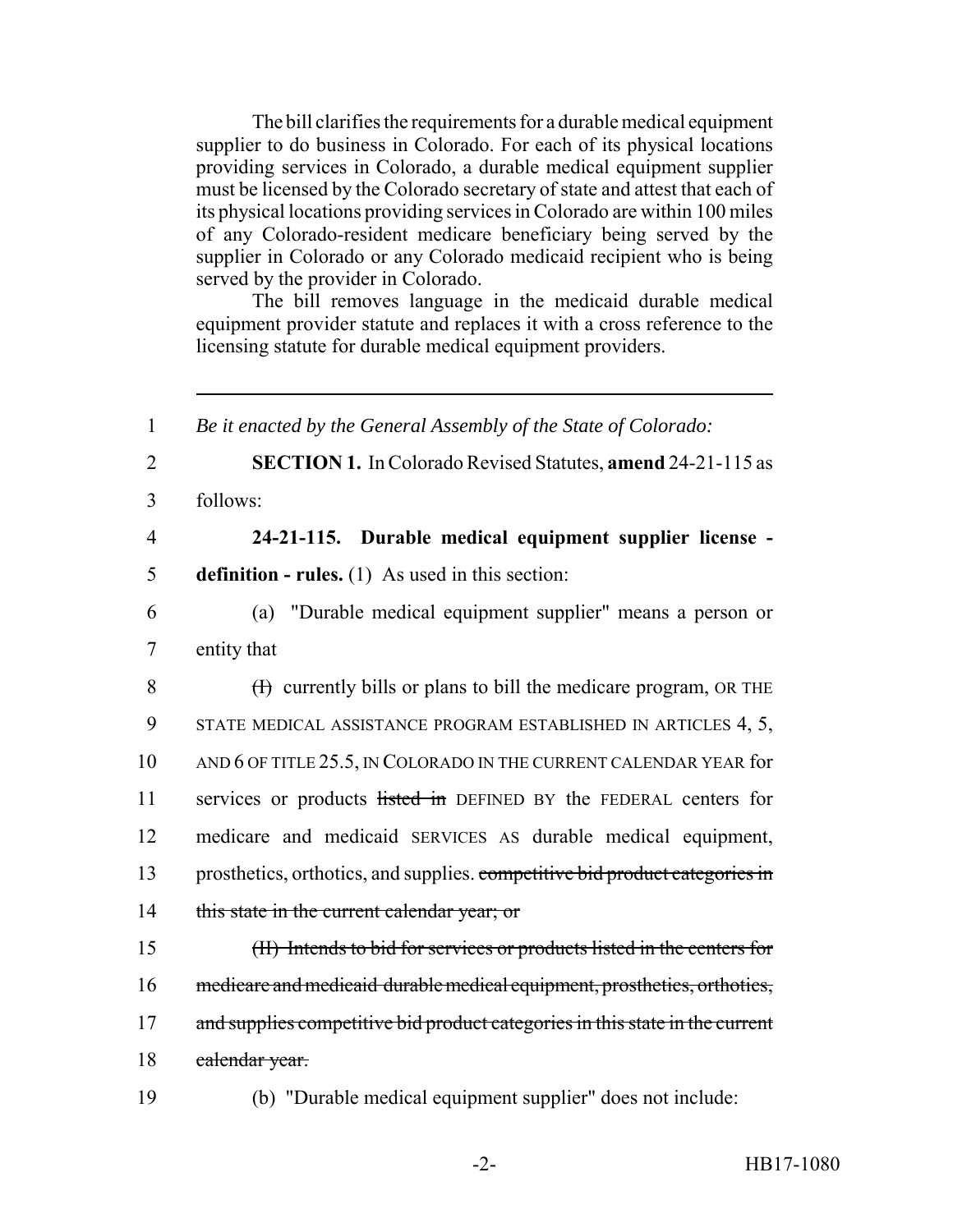(I) A person or entity that ONLY supplies or provides insulin 2 infusion pumps and related supplies or services RELATED TO INSULIN INFUSION PUMPS;

 (II) A person or entity that ONLY supplies or provides products that are part of medicare's national mail order program FOR DIABETES TESTING SUPPLIES;

 (III) A pharmacy located in Colorado that has a current pharmacy accreditation exemption that is accepted and recognized by the national supplier clearinghouse that enables the pharmacy to be enrolled in Medicare to supply durable medical equipment without having the accreditation;

 (IV) A practitioner identified in 42 U.S.C. sec. 1395u (18)(C) or a physician, if the practitioner or the physician is supplying or providing durable medical equipment to his or her own patients as part of the practitioner's or physician's own services; or

 (V) A person or entity that supplies or provides devices directly to a practitioner identified in 42 U.S.C. sec. 1395u (18)(C) or a physician that require a prescription for dispensing to the patient as part of his or her own services, whether mailed to the practitioner or physician for fitting or directly mailed to the patient.

21 (2)  $(a)$  In order to do business in Colorado, FOR EACH PHYSICAL LOCATION PROVIDING SERVICES IN COLORADO, a durable medical equipment supplier must be licensed by the COLORADO secretary of state 24 AND MEET THE REQUIREMENTS OF SUBSECTION (3) OF THIS SECTION.

 (b) A durable medical equipment supplier license is not required as a condition of enrollment as a provider in the medical assistance 27 program described in title 25.5, C.R.S.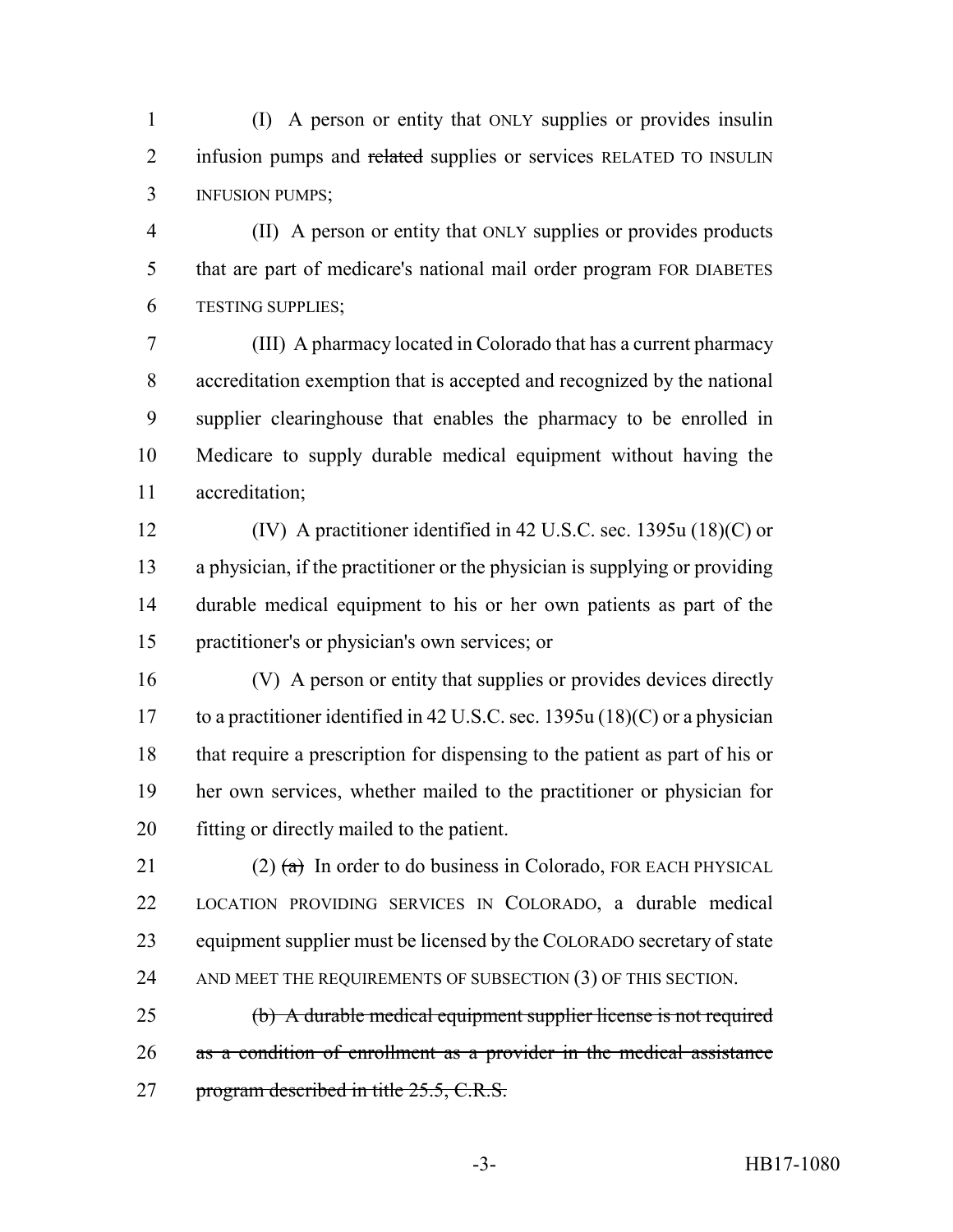(3) FOR EACH PHYSICAL LOCATION PROVIDING SERVICES IN COLORADO, an applicant for a durable medical equipment supplier license must:

 (a) Complete the license application as directed by the COLORADO secretary of state;

 (b) Submit to the COLORADO secretary of state a notarized affidavit attesting that:

 (I) The applicant has at least one accredited physical facility that 9 is staffed during reasonable business hours and APPLICANT'S PHYSICAL LOCATION is within one hundred miles of any Colorado resident medicare beneficiary being served by the applicant IN COLORADO OR ANY RECIPIENT OF SERVICES UNDER THE STATE MEDICAL ASSISTANCE PROGRAM ESTABLISHED IN ARTICLES 4, 5, AND 6 OF TITLE 25.5 WHO IS BEING SERVED 14 BY THE APPLICANT IN COLORADO;

 (II) The applicant has sufficient inventory and staff to service or 16 repair products; and

17 (III) The applicant is accredited by an accrediting organization recognized and accepted by the federal centers for medicare and medicaid services AND INCLUDES THE NAME AND ADDRESS OF THE ACCREDITING ORGANIZATION THAT HAS ACCREDITED THE APPLICANT'S PHYSICAL LOCATION AS IN COMPLIANCE WITH THE REQUIREMENTS SET FORTH IN 22 SUBSECTION  $(3)(b)(I)$  OF THIS SECTION; AND

 (III) THE APPLICANT'S PHYSICAL LOCATION THAT IS IN 24 COMPLIANCE WITH THE REQUIREMENTS SET FORTH IN SUBSECTION  $(3)(b)(I)$ OF THIS SECTION IS NOT ACCREDITED AS A WAREHOUSE.

 (c) Provide to the COLORADO secretary of state a LOCAL street address and a local business telephone number FOR EACH PHYSICAL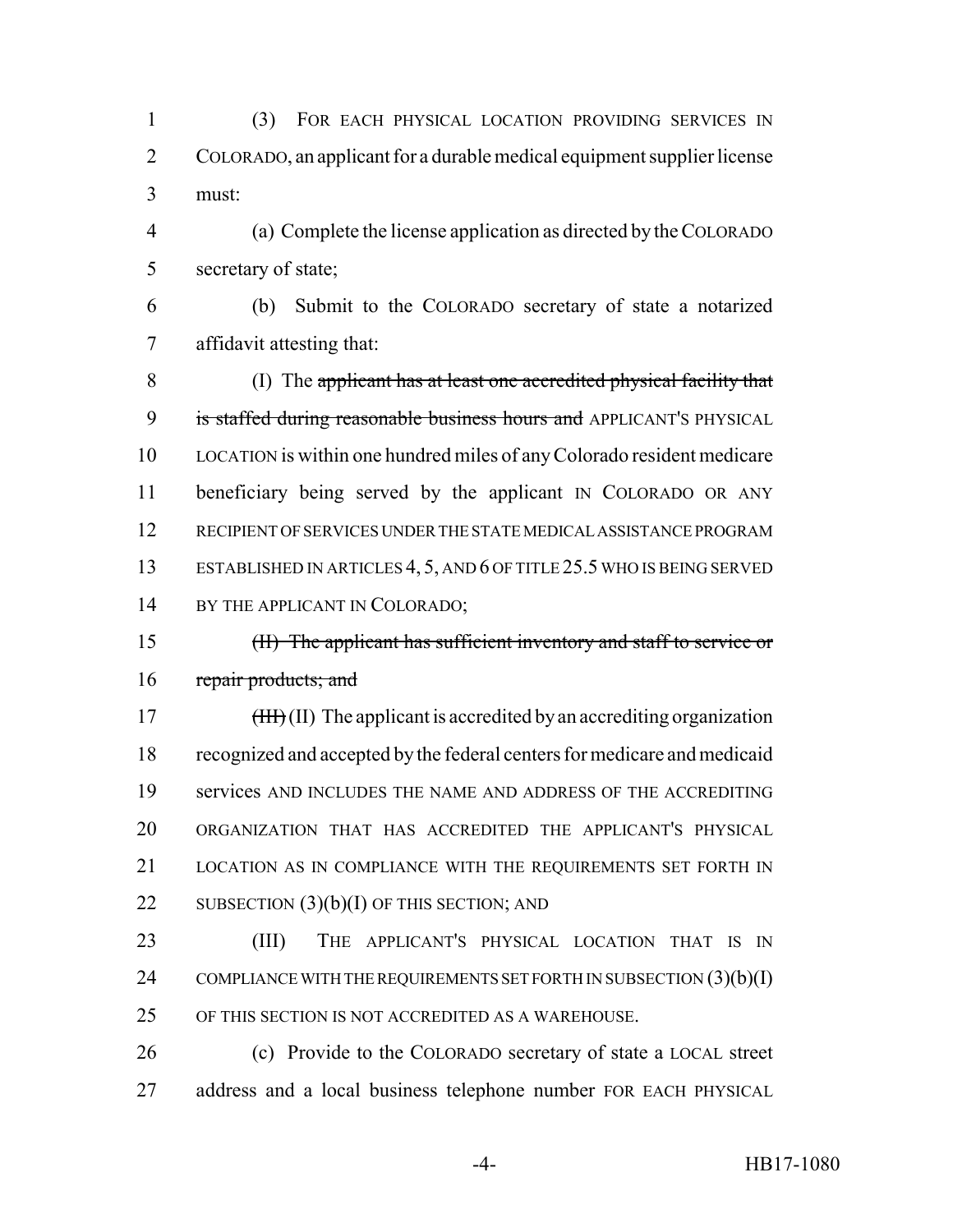1 LOCATION PROVIDING SERVICES IN COLORADO; and

 (d) Pay an annual fee established by the COLORADO secretary of state, not to exceed five hundred dollars FOR EACH PHYSICAL LOCATION THAT IS IN COMPLIANCE WITH THE REQUIREMENTS SET FORTH IN SUBSECTION (3)(b)(I) OF THIS SECTION THAT IS PROVIDING SERVICES IN COLORADO; AND

 (e) PROVIDE THE COLORADO SECRETARY OF STATE WITH A TELEPHONE NUMBER AND HOME OR BUSINESS ADDRESS FOR THE AFFIANT.

 (4) The durable medical equipment supplier licensee shall prominently display the license at each of its physical business locations. 11 The license may be duplicated for this purpose.

 (5) The secretary of state shall refer all complaints concerning durable medical equipment suppliers, durable medical equipment, or services to the federal centers for medicare and medicaid SERVICES.

 (6) The secretary of state shall implement this section on or before 16 December 31, 2014. The COLORADO secretary of state may promulgate rules to implement this section.

 **SECTION 2.** In Colorado Revised Statutes, 25.5-4-416, **amend** 19 (2)(a)(II); and **repeal** (2)(a)(I) as follows:

 **25.5-4-416. Providers - medical equipment and supplies - requirements.** (2) On and after January 1, 2007, the state board rules for the payment for disposable medical supplies and durable medical equipment, including but not limited to prosthetic and orthotic devices, shall prohibit a provider from being reimbursed unless the provider:

 (a) (I) Has one or more physical locations within the state of Colorado or within fifty miles of a border of Colorado with a street 27 address, a local business telephone number, an inventory, and a sufficient